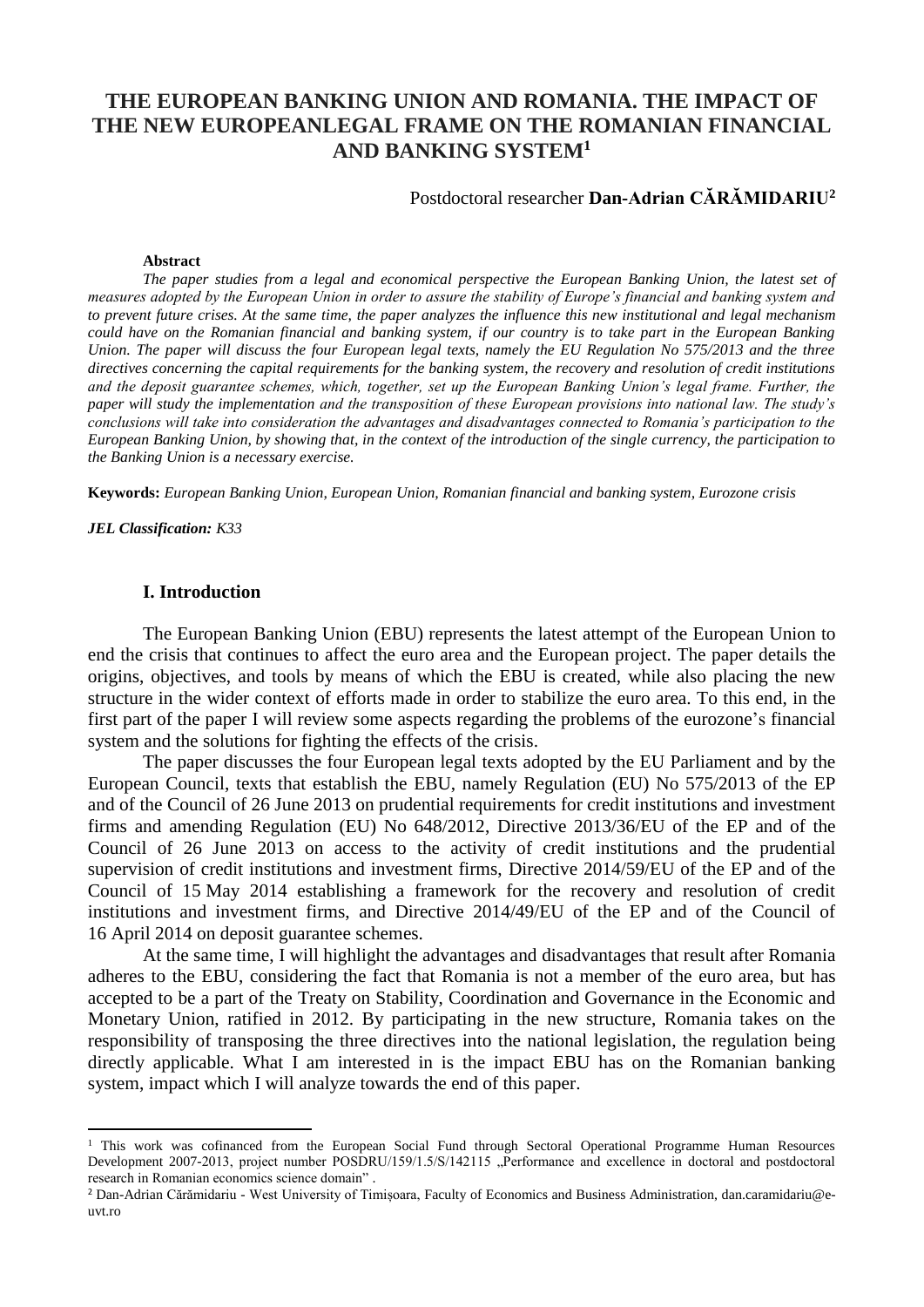#### **II. The economic and financial crisis in the European Union**

The economic crisis has led to an increase in the number of debates on democracy and capitalism.<sup>3</sup> It has been argued that capitalist economy has become a danger for the states that are dependent on the actors of financial capitalism. <sup>4</sup> However, it has to be underlined that without state interventions financial capitalism is unable to survive. This has been proven in the initial stages of the crisis, when concepts such as *too big to (let) fail* were used to legitimize the massive injection of public funds meant to save certain credit institutions. The states acted as prisoners of financial capitalism.<sup>5</sup> The debate gravitated around the issue of responsibility for the effects of the crisis, in the sense that, although the actors on financial markets were directly culpable, the duty of saving the system was undertaken by the governments, which safeguarded the stability of financial systems.

Overpowered by the crisis, government officials took decisions that slipped away from democratic control, lacked the necessary legitimacy, and, consequently, lacked credibility in the eyes of the taxpayer forced to pay. The increase in speed, volume and complexity of financial transactions, as well as the digitalization and globalization of these transactions, generated new concepts, such as *the empire of speed*<sup>6</sup>. It has been demonstrated that, in the empire of speed, an increasing desynchronization<sup>7</sup> of politics from economics occurs. As a consequence, in a democratic state, the legislative and judicial powers lag behind, whereas the executive power takes advantage of the situation. The latter can act more rapidly than legislative power, whose deliberative procedures use up time financial markets do not have (anymore). Herein lies the paradox of the effects of the crisis on democracy: if decisions aimed at fighting the crisis have enormous consequences on the welfare and redistribution of incomes, it would be of paramount importance for precisely these decisions to go through the necessary procedures of democratic legitimation. Yet, in the empire of speed, any legitimation procedure ends up in being sacrificed.

In what follows, I will present a few assessments of the crisis. First, however, I need to make a preliminary remark. Mass media have used several phrases to dub the crisis: *sovereign debt crisis, eurozone crisis, the common currency crisis*. In the last two years, though, the euro has been relatively stable on international exchange markets, the euro area's public debt is, on average, lower than that of the USA or Japan, the eurozone's balance of payments is quite stable, whereas inflation in the euro area, since the launch of the common currency, has been low, of about 2% on average. Moreover, no member state of the eurozone has seriously considered giving up the euro. Hence, this crisis has been one of indebtedness, a budget crisis, or, more accurately, a structural crisis stemming from the defective architecture of the EMU (Economic and Monetary Union), prone to such phenomena. 8

Specialized literature has identified several causes of the crisis, as follows $9$ : (i) a flawed system of financial intermediation; (ii) institutional and policy weaknesses within the EMU, a suboptimal currency area; (iii) redistribution of power in world economy; (iv) existing global imbalances which the European Union seems unable to handle.

Due to the difficulties of some EU states to reimburse their debts and contract new loans, their banking systems, as well as the financial stability of the euro area, have been seriously

1

<sup>3</sup> For a brief analysis of the causes of the crisis, see Jacques Larosiѐre (coord.), *Report of the High Level Group on Financial Supervision in the EU*, Comisia Europeană, 25 February 2009, accesible at http://ec.europa.eu/internal\_market/finances/docs/ de\_ larosiere\_report\_en.pdf, especially Chapter I.

<sup>4</sup> Douglas Dowd, *Capitalism and its Economics: A Critical History*, Pluto Press, London, 2004, pp. 167 - 199.

<sup>&</sup>lt;sup>5</sup> Jürgen Kocka, Wolfgang Merkel, *Demokratie und Kapitalismus: Eine neue Balance wird gesucht*, in "Neue Gesellschaft/Frankfurter Hefte" nr. 7-8/2014, pp. 4 - 7

<sup>6</sup> William Scheuerman, *Liberal Democracy and the Social Acceleration of Time*, Johns Hopkins University Press, 2004.

<sup>7</sup> Hartmut Rosa, William Scheuerman, *High Speed Society. Social Acceleration, Power, and Modernity*, Pennsylvania University Press, 2009, p. 287 and next.

<sup>&</sup>lt;sup>8</sup> Richard Corbett, *Parameters of a crisis*, in "The Future of Economic Governance in the EU", Policy Network, London, 2012, pp. 5  $-10.$ 

<sup>9</sup> Daniel Dăianu, *Reforma guvernanței economice a UE: ne aflăm la un moment de răscruce?*, Centrul Român de Politici Europene, Policy Memo 17, decembrie 2010, pp. 4 - 8.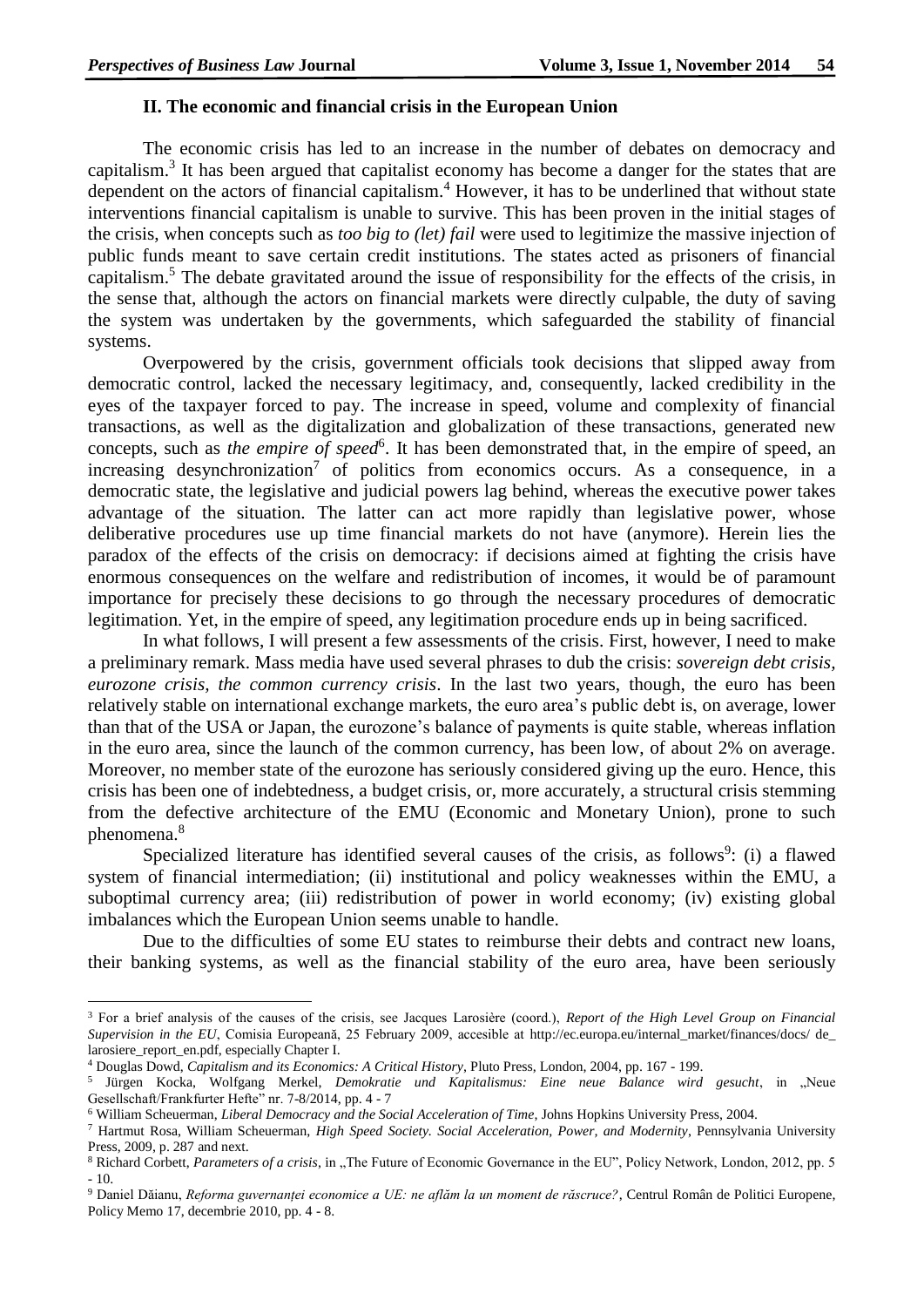strained. The Union's intervention was necessary to redress the affected states, calm the markets, and stabilize the common currency. Thus, a significant number of banks were in great danger because, in the years before the crisis, they had given loans to southern European states, and now they found themselves in the situation of having to accept various debt reductions. At the same time, some states from Central Europe, whose banking systems are dominated by foreign banks, found themselves in danger of important capital flows because these parent banks started to withdraw huge sums from their branches.<sup>10</sup> The subsequent effects of this trend involved reduced crediting, fewer investments, and the beginning of a period of recession.

Although at a first glance the measures taken by European institutions seemed temporary solutions, they also considered a wider, medium- and long-term reform of the Economic and Monetary Union, since its initial architecture was obviously flawed. Hence, complex mechanisms were created, treaties and secondary legislation were modified, and new supervision methods were set up.

In other words, despite opinions according to which the solution to the crisis is not strengthening integration, but rather diminishing the euro area by keeping only the states with truly converging economies<sup>11</sup>, the measures adopted in the past few years have allowed the European project to continue, in spite of all its unsolved problems. Evidently, EMU's reform should be regarded from a wider perspective, including the political factor, desynchronized from the economical one, as well as the European project on the whole.

The European Union was and continues to be regarded as a *sui generis* project, and so is the Economic and Monetary Union. Throughout history there has never been such a monetary union, in which sovereign states, with different levels of development, have agreed to use the same currency, administered by a single and independent central bank. The old question whether a currency without its own nation-state can survive has resurfaced with the current crisis.

But this viewpoint is wrong because it is grounded in a wrong assumption, namely that national states are and should remain fully sovereign, while international relations are based on the postulates of internal homogeneity and external independence. This model is obsolete. At present, power can no longer be monopolized, but it is vertically distributed, from local and regional to national level, from continental to global level.<sup>12</sup>

It follows that, at least theoretically, nothing obstructs the success of a *sui generis* economic and monetary union, provided its weak points are corrected in due time. The crisis has proven that, in the absence of adequate reforms, not only the common currency, but also the European project, are in jeopardy.

## **III. The European Banking Union**

### **1. The banking union: a mere element of a fiscal union or a solution in itself?**

The European Union's complex answer to the crisis was based on numerous legislative and institutional measures. However, it was obvious that the initial architecture of the Economic and Monetary Union was flawed and needed major improvements. This was one of the conclusions of the Larosière Commission Report.<sup>13</sup> Its authors have shown that, in order to prevent systemic risks, a structure meant to supervise the banking sector should be created, prudential coordination should be improved, and financial market regulations should be perfected.

EMU's initial minimalist structure hinged on a few erroneous assumptions. Thus, it was assumed that business cycles of Member States would synchronize spontaneously, which did not

**.** 

<sup>10</sup> Oana-Maria Georgescu, *România în Uniunea bancară: De ce este nevoie de o supraveghere internațională a operațiunilor bancare*, Centrul Român de Politici Europene, Policy Memo 33, februarie 2013, pp. 2-3.

<sup>11</sup> Strictly from an economic point of view, this argument is not necessarily wrong. See Fritz W. Scharpf, *Monetary Union, Fiscal Crisis and the Preemption of Democracy*, LSE *Europe in Question* Discussion Papers, LEQS Paper No. 36/2011.

<sup>12</sup> Tommaso Padoa-Schioppa, *Euro remains on the right side of history,* Financial Times, 13.05.2010, available at http://www.ft.com/intl/cms/s/0/7596170a-5ec0-11df-af86-00144feab49a.html#axzz3AwLgxDuM.

<sup>13</sup> Larosiѐre, *op. cit.,* Chapters III and IV.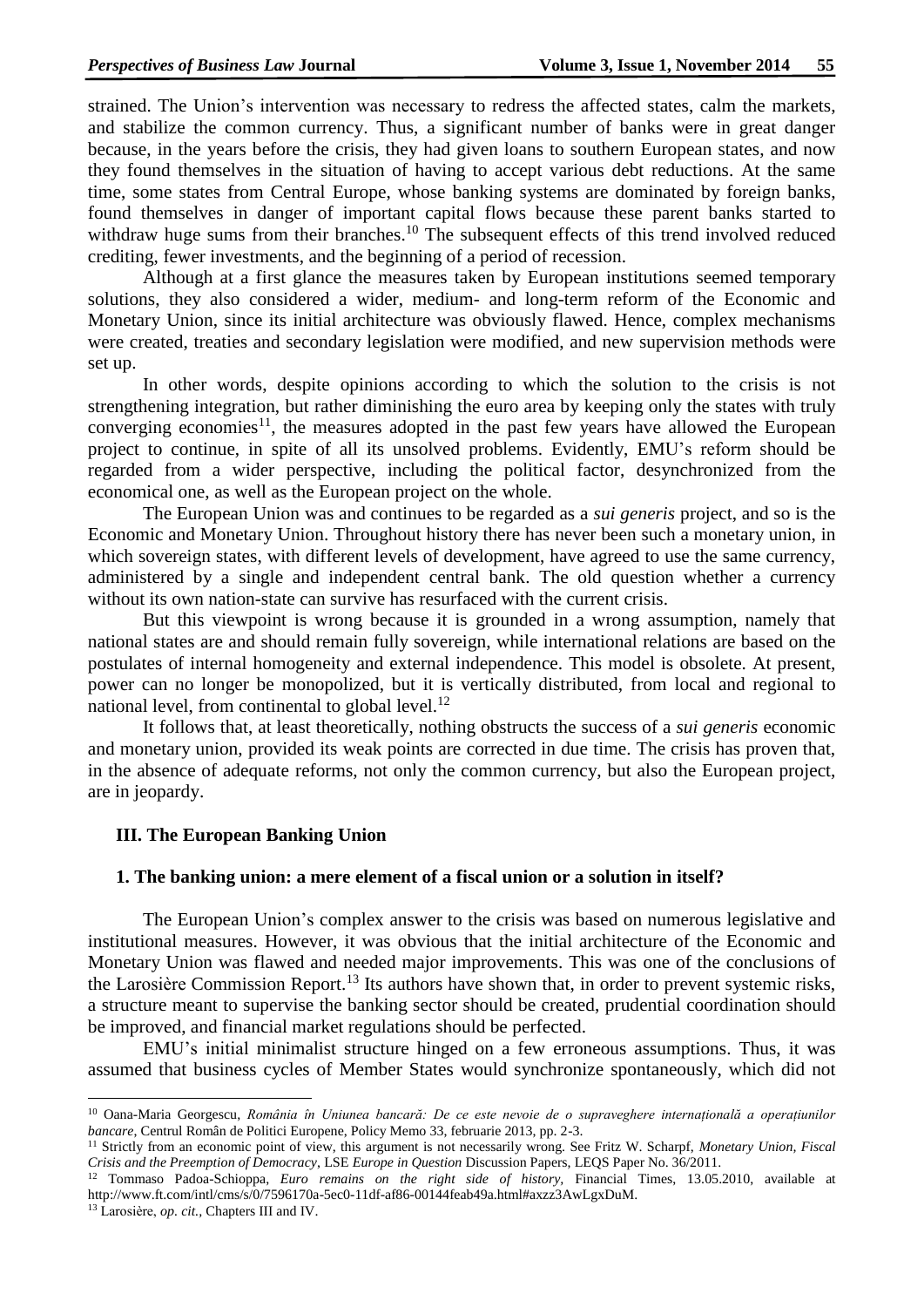$\overline{a}$ 

occur. Also erroneously, it was estimated that national mechanisms would manage to absorb possible shocks. But, faced with situations that those from Ireland or Greece, national mechanisms proved incapable of solving the problems, thus allowing or even facilitating contagion. Closely linked to these false assumptions was the idea that the public sector was the only source of instability, whereas the private sector was supposed to be essentially balanced and self-regulating. It can be demonstrated that, after the authorities lost control of the Irish and Cypriot banking systems, these were far from self-regulating.

Furthermore, the rules of the Stability and Growth Pact were weak and infringed by many of the Member States. They continued to accumulate huge deficits during periods of economic growth, the public debt of some states remaining high. This reality proves that Keynesian economical theory was misunderstood. According to Keynes, public debt accumulated during periods of recession (in order to stimulate demand) should be diminished to a sustainable level during periods of growth.

In addition, the financial integration took place in the context in which the financial-banking sector was severely unbalanced. Authorities in charge of regulation and surveillance lacked a crossborder perspective, which prevented them from identifying vulnerabilities.<sup>14</sup>

Another danger which EMU's initial institutional architecture cannot handle comes from the fragmentation of the single financial market alongside national borders. This fragmentation manifests itself at the level of Member States by significant differences between monetary conditions for companies and the population, as well as by restricting capital flows from center to periphery, as a result of the national perspective on the activity of surveillance.

In other words, financial stability and financial integration cannot be achieved simultaneously, if surveillance of financial markets is carried out only at national level. Economic doctrine has identified the *impossible trilemma* of national stability, integration, and surveillance, and has devised models to overcome this impossibility.<sup>15</sup>

Therefore, it is clear that the mechanism of transmitting the monetary policy is not functioning well, and the monetary union cannot function under circumstances such as internal capital restrictions and major differences in financial conditions among member states. The vicious circle between banks and states must be broken, and the good functioning of the mechanism of transmitting the monetary policy must be ensured.

Two possible solutions stand out: the banking union and the fiscal union. Although the measures adopted between 2010 - 2012 by the European Union represent the first steps towards a tighter fiscal union, it has been deemed that Member States currently do not have the necessary will to build a real fiscal union. Therefore, from a political point of view, at present a banking union seems less controversial and easier to implement than a fiscal one.

In this context, it is imperative to know what a fiscal union means, what it should mean, and what a banking union represents.

Starting from the premise that the roots of the crisis are in the contradiction between the existence of a single supranational currency, on the one hand, and in continuing economic policies devised for and applied strictly at national level, on the other hand, it is self-evident that the European Union needs a certain form of fiscal federalism. The concept of fiscal federalism is analyzed in the *Tommaso Padoa-Schioppa Group Report*, entitled *Completing the Euro. A road map towards fiscal union in Europe.*<sup>16</sup> According to the report, EMU must be accompanied by a *sui generis* fiscal federalism, derived from the functional deficiencies of the common currency, respecting as much as possible the budgetary autonomy of Member States.

The authors of the report identify four action paths which should lead to the birth of *sui generis* fiscal federalism. The first regards finalizing the single market in order to make the

<sup>14</sup> See the cases of the Belgian-Dutch financial group *Fortis* and of the Islandic bank *Landesbanki*, mentioned by Georgescu, *op. cit.*, p. 10.

<sup>15</sup> Dirk Schoenmaker, *The Financial Trilemma*, Duisenberg School of Finance, Tinbergen Institute Discussion Paper, Economics Letters, 111, 2011, pp. 57 - 59, also available at http://ideas.repec.org/p/dgr/uvatin/20110019.html.

<sup>&</sup>lt;sup>16</sup> The report was drafted in 2012 by a group of European economists and is available at http://www.eng.notre-europe.eu/011-3317-Completing-the-EuroA-road-map-towards-fiscal-union-in-Europe.html.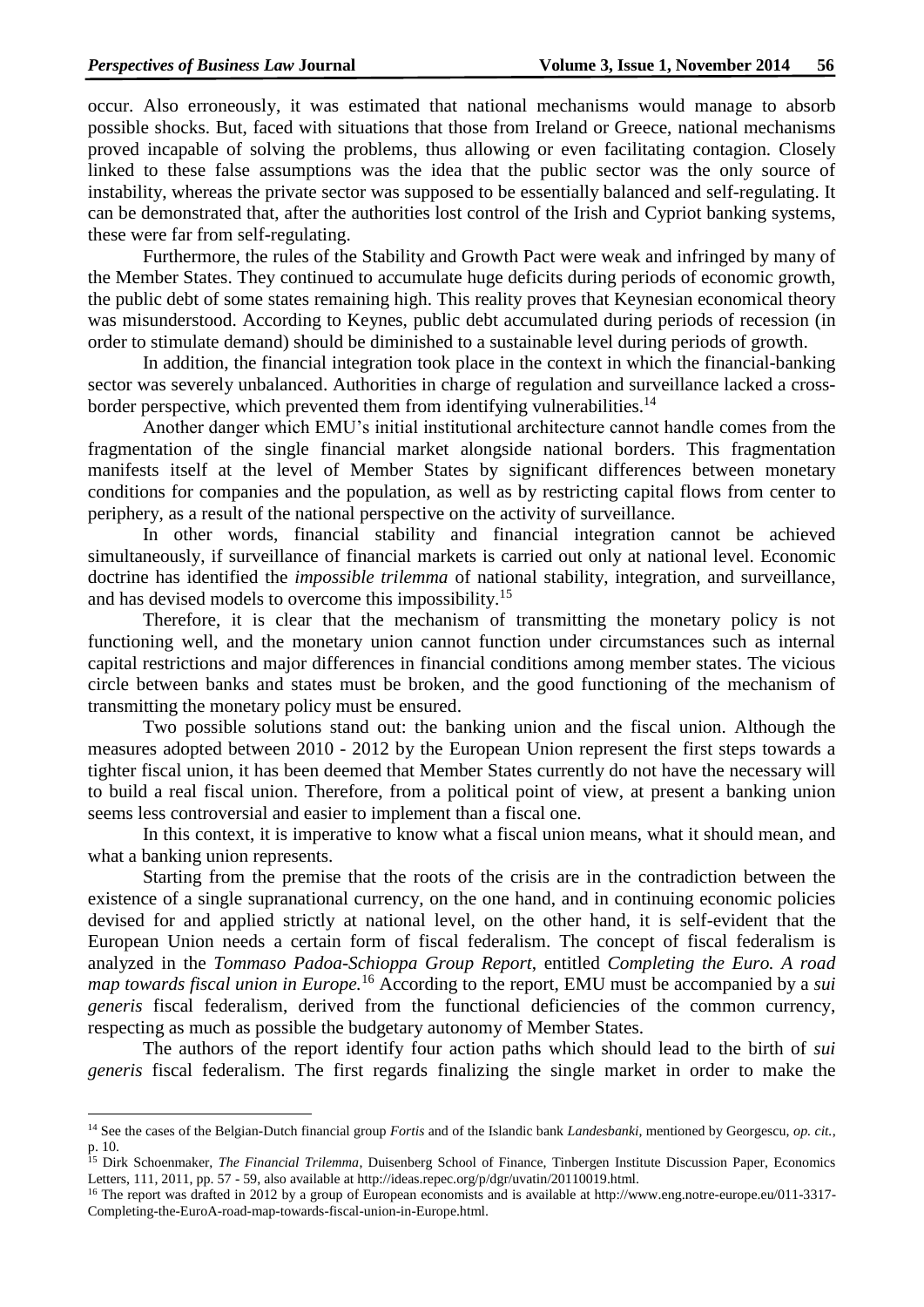**.** 

mechanism of transmitting the monetary policy more efficient. Certain institutional adjustments are suggested for the eurozone to become a truly integrated economic space and for increasing the efficiency of monetary policy in relation to the evolution of salaries and prices in general.

Then, a cyclical stabilization fund should be established, so as to fight the negative effects of a monetary policy described as *one size fits none*. <sup>17</sup> This fund should be created outside the European Union's budget and placed under the direct control of national parliaments. It should operate automatically and be devised in such a way that it would not lead, on the long run, to unilateral transfers.

Thirdly, a rebalancing of rights and obligations in the eurozone is suggested, in the sense that Member States should allow a stricter budgetary supervision and agree to give up certain elements of sovereignty when they are unable to obtain financing from international markets. The guiding principle should be the following: sovereignty ends where solvability stops. In exchange, the euro area as a whole ought to ensure access to financing at adequate costs, even during periods of crisis.

Lastly, a banking union should be created. To eliminate the problems brought about by the necessity to integrate financial markets and by the national character of supervising banking systems, a surveillance authority with vast, microprudential powers, should be set up.

EBU thus appears as a component of the so-called fiscal federalism, a brick in the complex construction that would be the fiscal union, an absolutely necessary project, but one that can only be realized on the long run. The banking union represents nothing more than "*an indirect path to deepen economic and fiscal integration - meant to avoid a direct, head-on approach of the fiscal problem due to political reasons.*" <sup>18</sup> Still, the fiscal union cannot be avoided, European fiscal integration being the next step that has to be taken if the reforms undertaken in the past few years are to succeed genuinely. In this respect, economic doctrine draws attention in particular to the fact that the fiscal union cannot be put into practice in the absence of a powerful mechanism, efficient and free of surveillance, capable to ignore pressures made by national governments and to apply corrective measures to diverse negative evolutions.<sup>19</sup>

The opposite opinion was also consolidated: EBU is not regarded as a feasible alternative to an ideal, yet impossible solution. It is not even regarded as a component of the fiscal union, but as first-best option.<sup>20</sup> Such an assertion is based on the idea that the banking sector bears the main responsibility for the economic and financial crisis. The banking sector took excessive risks, fueled the artificial rise in the prices of some assets, and failed to take advantage of opportunities to diversify asset classes at country level. The whole system became vulnerable to exogenous shocks.

In the above mentioned opinion, the apparent integration of the financial market during periods of economic expansion actually aggravated vulnerabilities, determining banks to profit from the cheap and abundant money offer and make excessive use of short-term financing. "After the *crisis started, it was easier for the apparently integrated financial market to disintegrate into isolated islands, having the national fiscal authorities as their only support*", shows the governor of the National Bank of Romania. This evolution would have been improbable, had the system's supervision been transnational/supranational, and had it benefitted from proper, trans- and supranational instruments.

<sup>&</sup>lt;sup>17</sup> The phrase refers to the situation, almost impossible to solve, in which the European Central Bank was forced to set an interest rate that would be suitable to extremely different national economies.

<sup>18</sup> Daniel Dăianu, *Uniunea bancară și chestiunea fiscală*, 21.10.2012, available at http://cursdeguvernare.ro/daniel-daianu-uniuneabancara-si-chestiunea-fiscala.html.

<sup>&</sup>lt;sup>19</sup> Stefan Vetter, Alle Wege führen in die Fiskalunion? Optionen für mehr fiskalische Integration in der Eurozone, Deutsche Bank/DB Research, EU-Monitor, 2013, available at http://www.dbresearch.de/PROD/DBR\_INTERNET\_DE-PROD/PROD0000000000302608.pdf.

<sup>20</sup> Mugur Isărescu, *România, adoptarea euro și Uniunea Bancară*, inaugural discourse of the Annual Scientific Conference of Romanian Academic Economists from Abroad, Faculty of Economic Sciences and Business Management, Babeș-Bolyai University Cluj-Napoca, August 2014.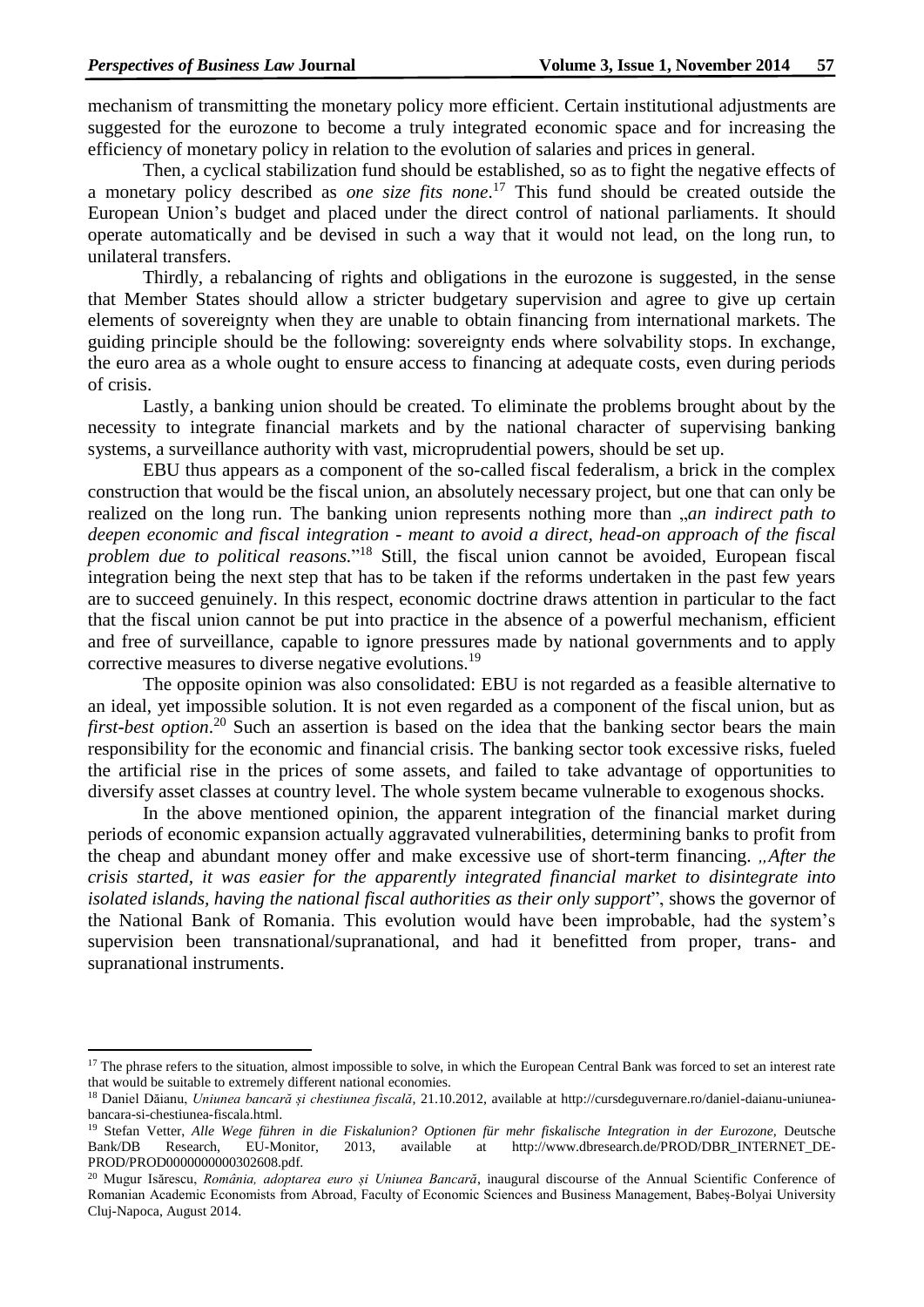In other words, if the crisis were a banking one, then it should be solved by creating a banking union, aiming to ensure financial stability and to maintain the financial system's potential to generate economic growth.

Regardless of their opinion on the banking union, economists maintain a skeptical attitude towards the "*so-called hasty approach on behalf of the European decision-making factors, which would allow certain flaws and deficiencies to surface in the elaboration and implementation of the Banking Union*". Isărescu warns that the European Union is pressed for time, having to choose between quick action, which entails some risks but is possibly efficient, and a thoroughly prepared process, but which misses the opportunity for efficient action.

The debate concerning the character of the banking union, as component of the fiscal union or as the best solution, suitable *per se* to solve the deficiencies of the EMU, is an economic debate, necessary in order to understand the legal aspects.

Simply put, the European banking union is grounded in an essential precondition, the single set of rules, and is designed as a building on three pillars. The first pillar is the single supervision mechanism, based on the transfer of the most important responsibilities regarding banking surveillance at national and European level. The second pillar is represented by the single resolution mechanism, which stipulates how to manage the bancruptcy of banks in difficulty. Finally, the third pillar is the network of harmonized bank deposit guarantee schemes, which tries to homogenize rules concerning deposit guarantees.

### **2. Regulation No 575/213 and Directive 2013/36/EU**

After passing Regulation (EU) No 575/2013 of the EP and of the Council of 26 June 2013 on prudential requirements for credit institutions and investment firms and amending Regulation (EU) No 648/2012, the European Union has adopted a set of prudential norms that are applicable to banks and investment firms. These norms block the danger entailed by loose regulations in a highly risky yet essential sector for the financial stability of the Union.

The document uses specialized terms, so legal and economical knowledge is needed in order to understand it. The document's preamble is extremely important for understanding the text because it provides a thorough list of motives, as well as a history of how the regulation was created and of the problems that occurred during the implementation of prior similar regulations.

According to paragraph (32) of the preamble, *"the overall objectives of this Regulation are to encourage economically useful banking activities that serve the general interest and to discourage unsustainable financial speculation without real added value. This implies a comprehensive reform of the ways savings are channelled into productive investments. In order to safeguard a sustainable and diverse banking environment in the Union, competent authorities should be empowered to impose higher capital requirements for systemically important institutions*   $(...)$ "

The main priciples and objectives of the Regulation are: (i) institutions that hold their clients' money and bonds need equivalent financial requirements to guarantee similar protection measures for those who are saving, and fair competition conditions for comparable groups of institutions; (ii) on internal markets, institutions are in direct competition, therefore requirements referring to monitoring should be equivalent throughout the Union and should take into account the different risk profiles of institutions; (iii) in order to ensure adequate solvability, it is important to establish capital requirements that would balance assets and off-balance elements according to their risk factor; (iv) it is crucial to take into consideration the diversity of EU institutions, and to offer alternative approaches to calculating capital requirements for the credit risk that has different degrees of risk sensitivity and that needs different degrees of sophistication; (v) capital requirements should be proportional to the risks they refer to.

The Regulation incorporates the suplimentary elements from the Basel III framework, basically constituting the equivalent of the dispositions from the Basel II and III frameworks [para.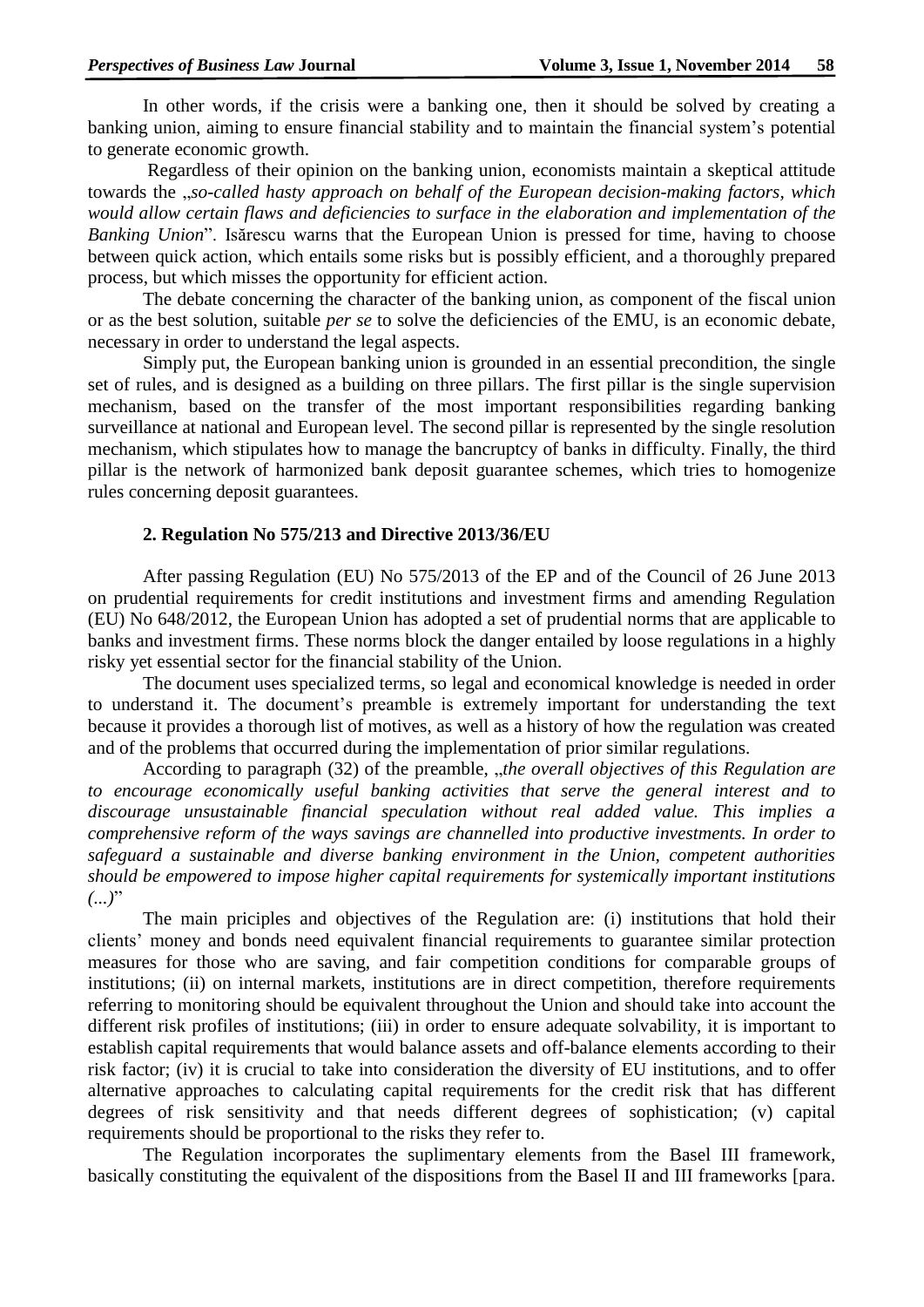(41) from the preamble]. At the same time, it must be mentioned that the normative act respects the principle of proportionality [para. (46)].

Paragraph (51) points out that *"alongside surveillance aimed at ensuring financial stability*, *there is a need for mechanisms designed to enhance and develop an effective surveillance and prevention of potential bubbles in order to ensure optimum allocation of capital in the light of the macro-economic challenges and objectives, in particular with respect to long term investment in the real economy.*" Thus, the European Union understands that one of the causes of the crisis was the excessive financialization of the economy, to the detriment of the real component.

Credit institutions have the obligation to provide information, and the Regulation states that the requirements regarding the publication of information are meant to offer participants in the market correct and complete data concerning the risk profile of each institution.

The leverage question is tackled in para.  $(90) - (96)$  of the preamble. According to para. (91), "*Risk-based own funds requirements are essential to ensure sufficient own funds to cover unexpected losses. However, the crisis has shown that those requirements alone are not sufficient to prevent institutions from taking an excessive and unsustainable leverage risk.*"

Basel III stipulates that the leverage effect indicator and its components will be made public starting with 1 January 2015. For the European Union, this indicator constitutes a new instrument of regulation and surveillance. Initially introduced as a suplimentary characteristic whose application is at the latitude of surveillance authorities, the indicator will become a mandatory measure starting with the year 2018.

According to para. (98), the recognition of a credit rating agency as an external credit assessment institution (ECAI) should not increase the foreclosure of a market already dominated by three main undertakings. EBA and ESCB central banks, without making the process easier or less demanding, should provide for the recognition of more credit rating agencies as ECAIs as a way to open the market to other undertakings.

Paragraphs (100) - (112) of the preamble analyze the problem of European banks which need liquid assets, noting that "*institutions should hold a diversified buffer of liquid assets that they can use to cover liquidity needs in a short term liquidity stress (...). A concentration of assets and overreliance on market liquidity creates systemic risk to the financial sector and should be avoided. A broad set of quality assets should therefore be taken into consideration during an initial observation period which will be used for the development of a definition of a liquidity coverage requirement. When making a uniform definition of liquid assets at least government bonds, and covered bonds traded on transparent markets with an ongoing turnover would be expected to be considered assets of extremely high liquidity and credit quality.*" [para. (100)].

Regarding the corporate governance of credit institutions, the document observes that "*weaknesses in corporate governance in a number of institutions have contributed to excessive and imprudent risk-taking in the banking sector which led to the failure of individual institutions and systemic problems*" [para. (113)]. As such, institutions should publicly disclose their corporate governance arrangements. Their management bodies should approve and publicly disclose a statement providing assurance to the public that these arrangements are adequate and efficient.

All these aspects have, thus, made it necessary for Regulation (EU) No 575/2013 to be adopted. It establishes "*uniform rules concerning general prudential requirements that institutions supervised under Directive 2013/36/EU shall comply with*" (art. 1).

According to article 1 of the above mentioned Regulation, general prudential requirements that EU credit institutions need to comply with concern the following five elements: "*(a) own funds requirements relating to entirely quantifiable, uniform and standardised elements of credit risk, market risk, operational risk and settlement risk; (b) requirements limiting large exposures; (c) liquidity requirements relating to entirely quantifiable, uniform and standardised elements of liquidity risk; (d) reporting requirements related to points (a), (b) and (c) and to leverage;(e) public disclosure requirements.*"

Regulation No 575/2013 has to be interpreted together with Directive 2013/36/EU, considering that, according to the Regulation, authorities will have the competencies and will apply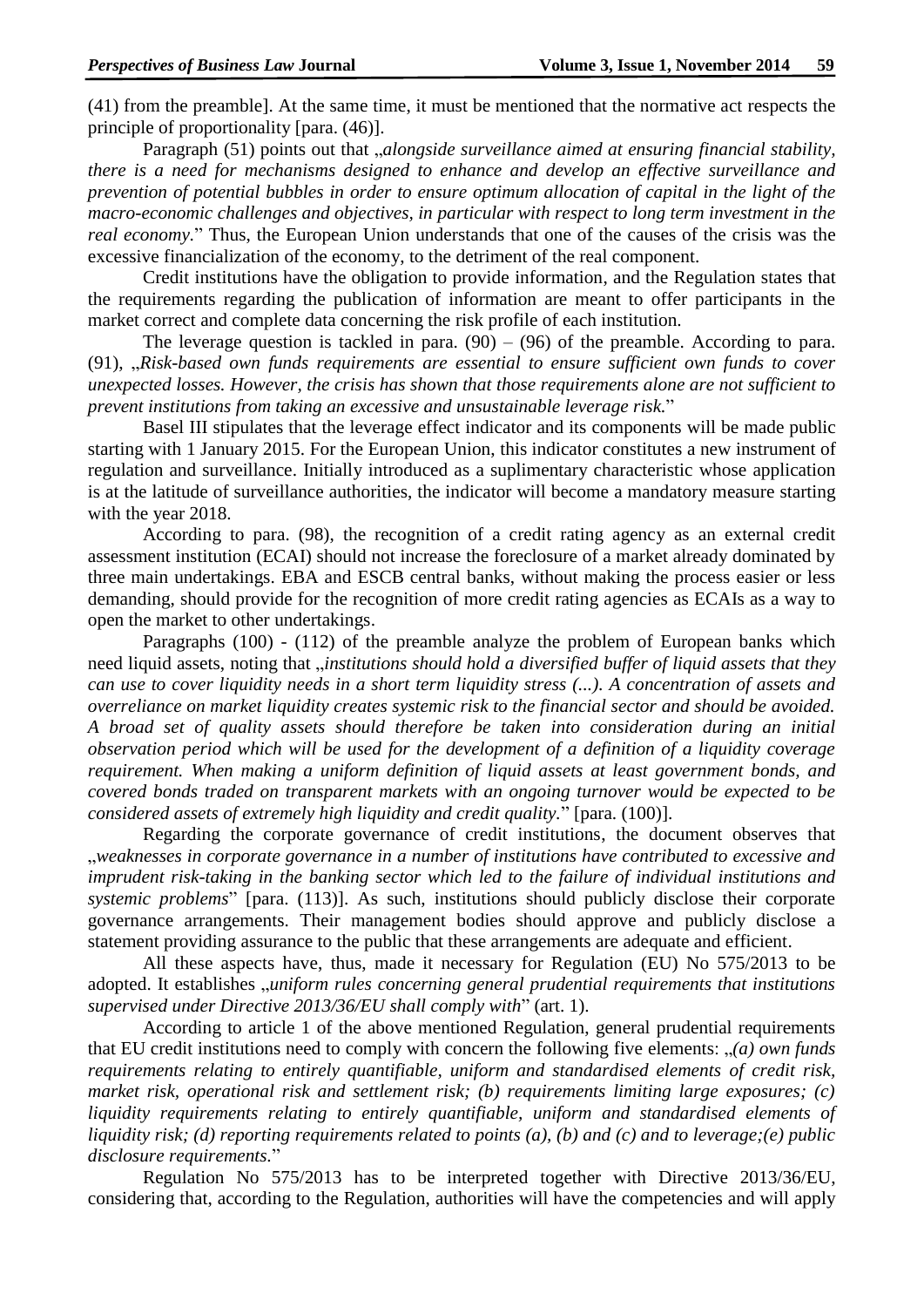the procedures stipulated by the that Directive. Nevertheless, the Regulation does not prevent credit institutions from having own funds that exceed the Regulation's requirements, or to apply stricter measures than those stipulated by the Regulation. In effect, the European normative act enforces certain minimal standards and requirements, obviously mandatory, but credit institutions to which the Regulation is applied can exceed them.

Art. 6 para. (1) sets the principle according to which *finistitutions shall comply with the obligations laid down in Parts Two to Five and Eight on an individual basis.*" The Regulation's requirements are applied not only on an individual basis, but also on the basis of their consolidated situation. Hence, art. 11 para. (1) specifies that *"parent institutions in a Member State shall comply*, *to the extent and in the manner prescribed in Article 18, with the obligations laid down in Parts Two to Four and Part Seven on the basis of their consolidated situation. The parent undertakings and their subsidiaries subject to this Regulation shall set up a proper organisational structure and appropriate internal control mechanisms in order to ensure that the data required for consolidation are duly processed and forwarded* (...)*.*"

Art. 13 para. (1) lays down the obligation for EU parent institutions to comply with disclosure requirements, specified in part eight, also on a consolidated basis.

Art. 18 is important, and it is entitled *Methods of prudential consolidation*. According to para. (1), whe institutions that are required to comply with the requirements referred to in Section 1 *on the basis of their consolidated situation shall carry out a full consolidation of all institutions and financial institutions that are its subsidiaries or, where relevant, the subsidiaries of the same parent financial holding company or mixed parent financial holding company*."

According to art. 19 para. (1), certain entities are exempt from the application of prudential consolidation. Thus, "*an institution, financial institution or an ancillary services undertaking which is a subsidiary or an undertaking in which a participation is held, need not to be included in the consolidation where the total amount of assets and off-balance sheet items of the undertaking concerned is less than the smaller of the following two amounts: (a) EUR 10 million; (b) 1 % of the total amount of assets and off-balance sheet items of the parent undertaking or the undertaking that holds the participation.*"

Directive 2013/36/EU of the EP and of the Council of 26 June 2013 on access to the activity of credit institutions and the prudential supervision of credit institutions and investment firms brings necessary additions to the provisions of Regulation No 575/2013. The Directive includes those individual measures that were supposed to be established by competent authorities after a continuous supervision process.

Directive 2013/36/EU represents the essential instrument for the achievement of the internal market from the point of view of both the freedom of establishment and the freedom to provide financial services in the field of credit institutions, taking into consideration that the smooth operation of the internal market requires not only legal rules but also close and regular cooperation and significantly enhanced convergence of regulatory and supervisory practices between the competent authorities of the Member States.

The EBU concept is mentioned in para. (9) of the preamble, which shows that the first step towards a banking union is represented by the single supervision mechanism. The principle on which the banking union is founded is laid down as follows: "(...) *any introduction of common intervention mechanisms in the event of a crisis should be preceded by common controls to reduce the likelihood that such intervention mechanisms will have to be used*". The document shows that the integration of the financial framework could be further enhanced through the setting up of a single resolution mechanism, including appropriate and effective backstop arrangements to ensure that bank resolution decisions are taken swiftly, impartially and in the best interests of all concerned. Such a mechanism was established by Directive 2013/36/EU.

Para. (10) of the preamble details the European Central Bank's role, indicating that *"the conferral of supervisory tasks on the European Central Bank (ECB) for some of the Member States should be consistent with the framework of the European System of Financial Supervision set up in 2010 and its underlying objective to develop the single rulebook and enhance convergence of*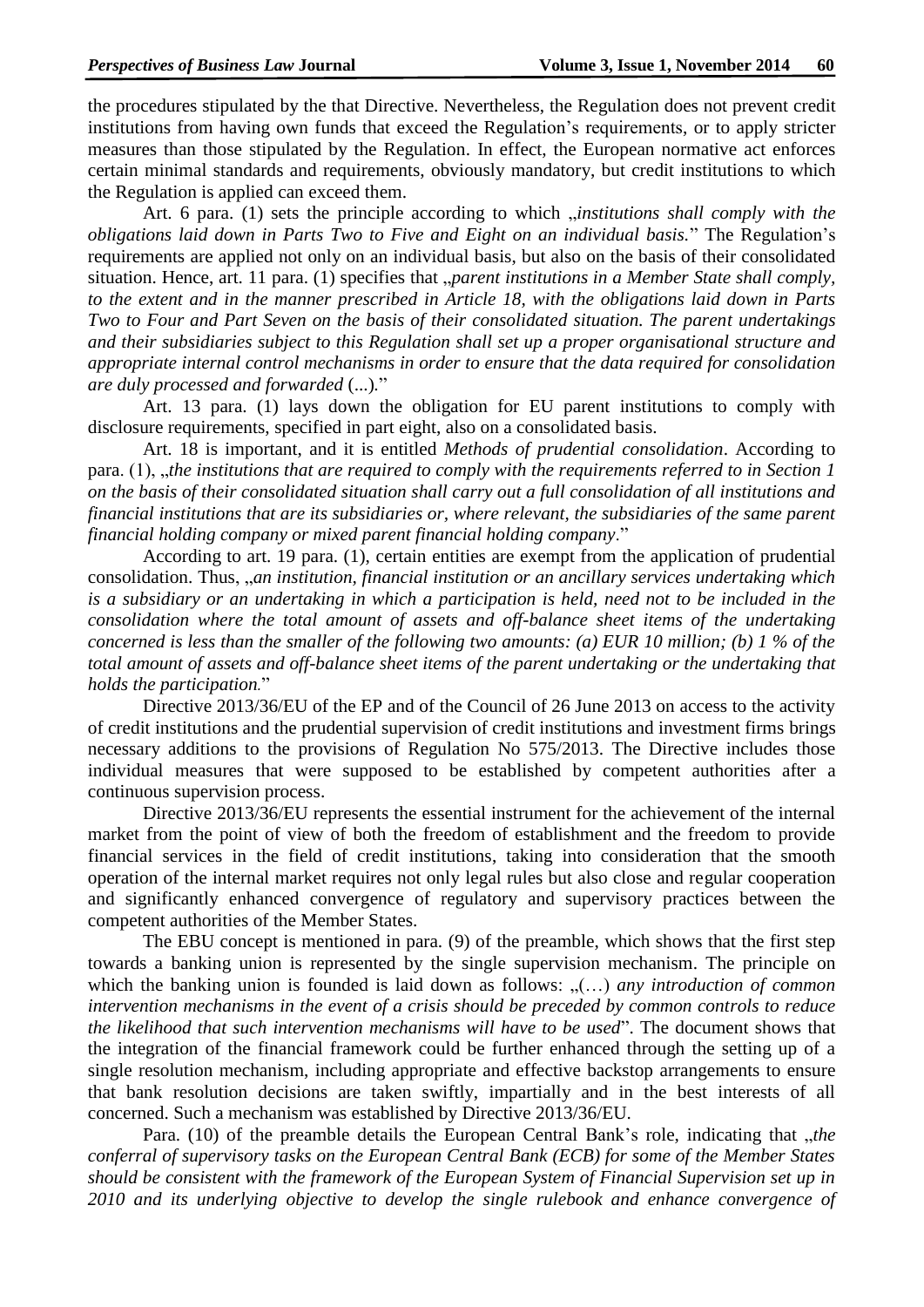*supervisory practices across the Union as a whole. The ECB should carry out its tasks subject to and in compliance with any relevant primary and secondary Union law* (...)"

In order to protect savings and to create equal conditions of competition between credit institutions, measures to coordinate the supervision of credit institutions should apply to all of them. Due regard should, however, be given to the objective differences in their statutes and aims as laid down in national law. [para. (12)].

The Directive sets the rule according to which, in order to ensure a well-functioning internal market, transparent, predictable and harmonised supervisory practices and decisions are necessary for conducting business and steering cross-border groups of credit institutions. The scope of measures should therefore be as broad as possible, covering all institutions whose business is to receive repayable funds from the public, whether in the form of deposits or in other forms such as the continuing issue of bonds and other comparable securities and to grant credits for their own account.

It is appropriate to effect harmonisation which is necessary and sufficient to secure the mutual recognition of authorisation and of prudential supervision systems, making possible the granting of a single licence recognised throughout the Union and the application of the principle of home Member State prudential supervision.

Paragraphs  $(29) - (32)$  deal with the issue of information exchange among competent authorities, para. (33) attributing auditors the obligation of promptly notifying the competent authorities whenever they come across certain acts that might significantly affect the financial situation or the administrative and accounting structure of a particular institution.

Likewise, paragraphs  $(34) - (107)$  cover other objectives of the legislative undertaking I have analyzed, and provide ways of interpreting the Directive by explaining the reasons why certain situations are regulated, whereas others are left totally to the competency of Member States, and yet others are laid down by Regulation No 575/2013.

The provisions of Directive 2013/36/EU have been included in national legislation by passing Government Emergency Ordinance No 113/2013, regarding some budgetary measures, and the modification and completion of Government Emergency Ordinance No 99/2006 regarding credit institutions and capital requirements.

#### **3. Directive 2014/59/EU of the European Parliament and of the Council**

When drafting the new framework regarding the recovery and resolution of credit institutions, the European Parliament started from the premise that *"the financial crisis has shown that there is a significant lack of adequate tools at Union level to deal effectively with unsound or failing credit institutions and investment firms ('institutions'). Such tools are needed, in particular, to prevent insolvency or, when insolvency occurs, to minimise negative repercussions by preserving the systematically important functions of the institution concerned. During the crisis, those challenges were a major factor that forced Member States to save institutions using taxpayers' money* (...)." The European Union admits that what happened during the first few years of the crisis, when important financial and banking institutions from the USA and Europe were saved with public money, represents a situation which must be avoided in the future.

Moreover, the financial crisis affected the access to funding of a large proportion of credit institutions. To avoid failure, with consequences for the overall economy, such a crisis necessitates measures aiming to secure access to funding under equivalent conditions for all credit institutions that are otherwise solvent. Such measures involve liquidity support from central banks and guarantees from Member States for securities issued by solvent credit institutions.

Union financial markets are highly integrated and interconnected with many institutions operating extensively beyond national borders. The failure of a cross-border institution is likely to affect the stability of financial markets in the different Member States in which it operates. The inability of Member States to seize control of a failing institution and resolve it in a way that effectively prevents broader systemic damage can undermine Member States' mutual trust and the credibili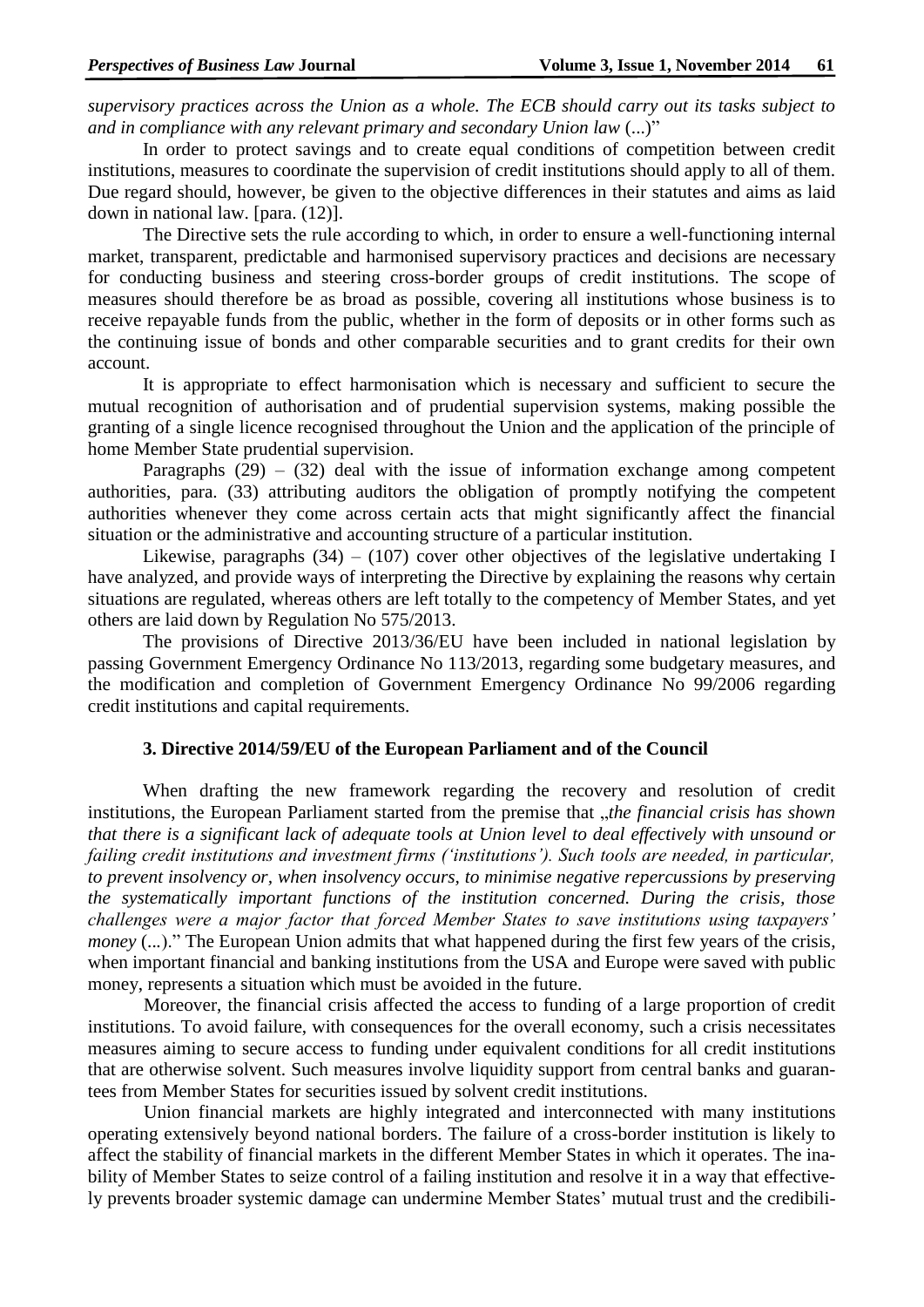ty of the internal market in the field of financial services. The stability of financial markets is, therefore, an essential condition for the establishment and functioning of the internal market, the Directive's preamble concludes.

Directive 2014/59/EU tries to change the current reality that resolution procedures of institutions are not harmonized at European level. Some member states apply the same procedures to institutions and other insolvent companies; these procedures are sometimes adapted to credit institutions as well. In Romania, for example, Law No 85/2014 regarding procedures of insolvency prevention and insolvency, regulates in Chapter III of Title II (art.  $204 - 241$ ) the bancruptcy of credit institutions and establishes suplimentary norms to those generally applicable in the case of companies' insolvency. There are big differences among Member States as far as the fund and the procedures applicable to insolvent credit institutions are concerned.

Even if Regulation No 575/2013 and Directive 2013/36/EU helped consolidate capital reserves and liquidities, by improving macroprudential policy instruments and the resistence of credit institutions to tensions, it is impossible to elaborate a framework of regulation and surveillance that would allow the respective institutions to always stay away from difficult situations. The states should have adequate instruments of recovery and resolution in order to handle both systemic and individual crises.

*De plano*, the European Union is not opposed to the temporary nationalization of a failing credit institution. As a last resort, for the resolution of an institution, public instruments of financial stabilization can be used, *"including temporary public ownership*." In this case, it is essential for restructuring to be made in such a way that "*taxpayers are the beneficiaries of any surplus that may result from the restructuring of an institution that is put back on a safe footing by the authorities.*"

For all these reasons, the norms that regulate the resolution of credit institutions are subject to some minimal common provisions. This is the role of Directive 2014/59/EU. In order to ensure consistency with existing Union legislation in the area of financial services as well as the greatest possible level of financial stability across the spectrum of institutions, the resolution regime should apply to institutions subject to the prudential requirements laid down in Regulation (EU) No 575/2013 of the European Parliament and of the Council and Directive 2013/36/EU of the European Parliament and of the Council.

Considering that the resolution instruments and competencies laid down by the Directive could affect the rights of shareholders and creditors, such as the right to property or the right to equal treatment, the Directive lays down the principle of public interest: resolution measures will only be taken when it is in the best public interest.

An important objective that the resolution procedure should take into account is assuring financial stability and reducing to a minimum the negative economic and social effects in the Member State or States where the financial or banking institution or group carry out their activities.

Institutions will elaborate recovery plans, will bring them up to date regularly, and will determine the necessary measures for restabilizing their financial position after a serious deterioration. The plans must be detailed, based on realistic hypotheses, and applicable in critical scenarios.

An important regulation is laid down in para. (39) from the preamble. Thus, *during the recovery and early intervention phases laid down in this Directive, shareholders should retain full responsibility and control of the institution except when a temporary administrator has been appointed by the competent authority. They should no longer retain such a responsibility once the institution has been put under resolution.*"

The aim of the Directive is to provide national authorities with a harmonized set of instruments and competencies for resolution, in case an institution is susceptible to be fail. These competencies should be put into practice according to some common conditions and objectives, as well as according to some general principles.

As a rule, any institution in difficulty should be able to leave the market, regardless of its size or degree of interconnectedness, without causing systemic disturbances. The Directive lays down the subsidiary nature of resolution. According to para. (46), the winding up of a failing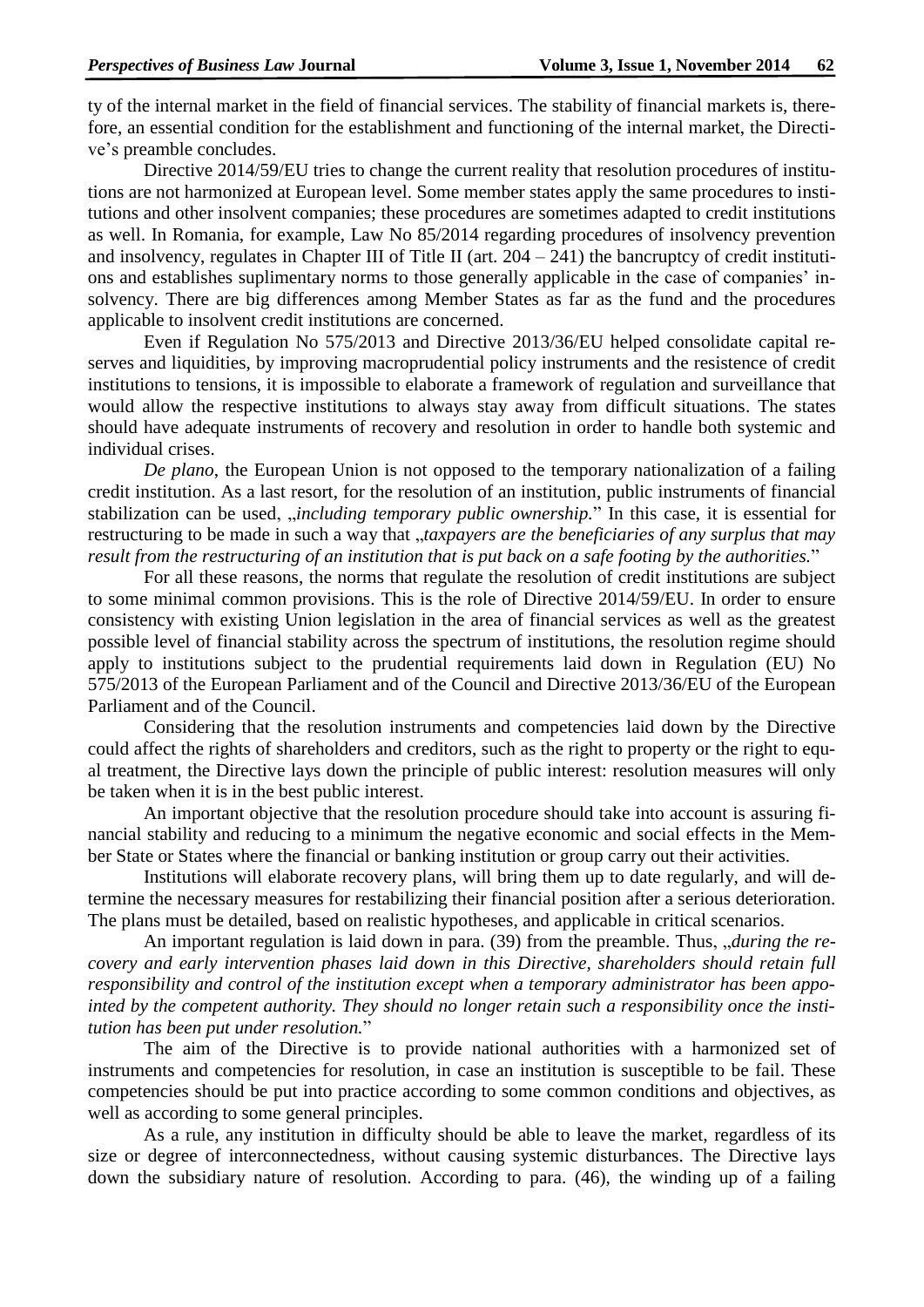institution through normal insolvency proceedings should always be considered before resolution tools are applied.

Resolution measures must comply with a series of principles, including the principle that shareholders and creditors bear an appropriate share of the losses, that the management should in principle be replaced, that the costs of the resolution of the institution are minimised, and that creditors of the same class are treated in an equitable manner. In particular, where creditors within the same class are treated differently in the context of resolution action, such distinctions should be justified in the public interest and should be neither directly nor indirectly discriminatory.

The Directive does not leave out the purpose of protecting the right of shareholders and creditors. Thus, because interference with property rights should not be disproportionate, affected shareholders and creditors should not incur greater losses than those which they would have incurred if the institution had been wound up at the time that the resolution decision was taken.

An important goal of the European normative act is to sustain market confidence and minimise contagion. According to para. (53), "*rapid and coordinated action is necessary to sustain market confidence and minimise contagion. Once an institution is deemed to be failing or likely to fail and there is no reasonable prospect that any alternative private sector or supervisory action would prevent the failure of the institution within a reasonable timeframe, resolution authorities should not delay in taking appropriate and coordinated resolution action in the public interest*  $(...).$ <sup>"</sup>

Para. (55) lays down the regulation according to which the resolution tools should be applied before any public sector injection of capital or equivalent extraordinary public financial support to an institution. This, however, should not impede the use of funds from the deposit guarantee schemes or resolution funds in order to absorb losses that would have otherwise been suffered by covered depositors or discretionarily excluded creditors.

The resolution tools are enumerated in para. (59). These should include the sale of the business or shares of the institution under resolution, the setting up of a bridge institution, the separation of the performing assets from the impaired or under-performing assets of the failing institution, and the bail-in of the shareholders and creditors of the failing institution.

Para. (76) of the preamble lays down the interdiction to finance resolution mechanisms by means from their general budget.

Resolution authorities should have all the necessary legal powers that, in different combinations, may be exercised when applying the resolution tools. According to para. (84), these powers should include the power to transfer shares in, or assets, rights or liabilities of, a failing institution to another entity such as another institution or a bridge institution, the power to write down or cancel shares, or write down or convert liabilities of a failing institution, the power to replace the management and the power to impose a temporary moratorium on the payment of claims.

In accordance with art. 47 of the European Union Charter of Fundamental Rights, the parties in question have the right to a fair trial and to an effective appeal regarding the measures that affect them. Consequently, the decisions taken by the resolution authorities should ensure the right to an effective remedy*.* Since it aims to cover situations of extreme urgency, and since the suspension of any decision of the resolution authorities might impede the continuity of critical functions of the credit institution in question, the Directive establishes the presumption that its suspension would be against the public interest. The right of appeal should not result in the automatic suspension of the effects of the challenged decision. No right of appeal should affect any subsequent administrative act or transaction concluded on the basis of an annulled decision. Remedies for a wrongful decision should therefore be limited to the award of compensation for the damages suffered by the affected persons. [para. (91)].

Given that crisis management measures may be required to be taken urgently due to serious financial stability risks in the Member State and the Union, any procedure under national law relating to the application for ex-antejudicial approval of a crisis management measure and the court's consideration of such an application should be swift. Given the requirement for a crisis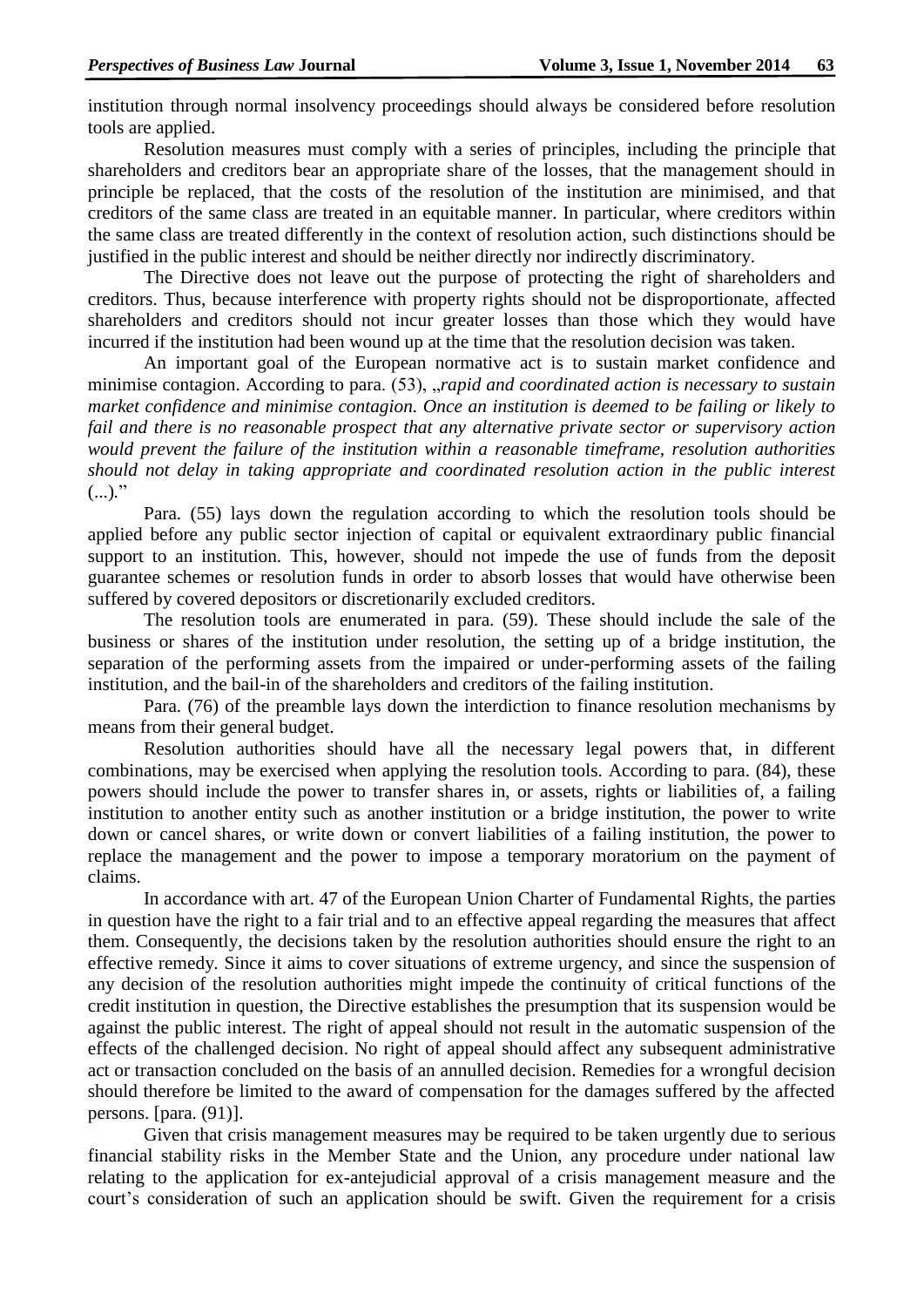management measure to be taken urgently, the court should give its decision within 24 hours and Member States should ensure that the relevant authority can take its decision immediately after the court has given its approval. This is without prejudice to the right that interested parties might have in making an application to the court to set aside the decision for a limited period after the resolution authority has taken the crisis management measure.

Para. (103) of the preamble deals with the financing of resolution procedures. Notwithstanding the role of central banks in providing liquidity to the financial system even in times of stress, it is important that Member States set up financing arrangements to avoid that the funds needed for such purposes come from the national budgets. Hence, financial industry, as a whole, should be the one that finances the stabilisation of the financial system.

Member States shall transpose Directive 2014/59/EU until 31 December 2014, and shall apply these measures starting with 1 January 2015, excepting Section 5 of Chapter IV of Title IV, applicable starting with 1 January 2016.

### **4. Directive 2014/49/UE of the European Parliament and of the Council**

The last normative act that enforces the framework for banking regulation and supervision is Directive 2014/49/UE of the European Parliament and of the Council of 16 April 2014 on deposit guarantee schemes. This Directive poses the least challenges.

According to para. (3) of the preamble, *"the Directive constitutes an essential instrument for the achievement of the internal market from the point of view of both the freedom of establishment and the freedom to provide financial services in the field of credit institutions, while increasing the stability of the banking system and the protection of depositors. In view of the costs of the failure of a credit institution to the economy as a whole and its adverse impact on financial stability and the confidence of depositors, it is desirable not only to make provision for reimbursing depositors but also to allow Member States sufficient flexibility to enable DGSs to carry out measures to reduce the likelihood of future claims against DGSs* (...)*.*"

Considering that Directive 94/19/EC of the EP and Council of 30 May 1994 regarding deposit guarantee schemes was based on the principle of minimum harmonization, currently in the EU there are very different deposit guarantee schemes. Directive 2014/49/UE lays down common requirements which ensure uniform protection of depositors, together with the same degree of scheme stability. At the same time, common requirements will eliminate market distortions, the Directive thus contributing to finalizing the internal market.

According to the European legislative body, depositors will benefit from significantly improved access to DGSs, thanks to a broadened and clarified scope of coverage, faster repayment periods, improved information and robust funding requirements. This will improve consumer confidence in financial stability throughout the internal market.

Directive 2014/49/UE lays down the obligation of each credit institution to become member of a deposit guarantee scheme. However, each Member State which accepts subsidiaries of a parent credit institution from a third country, has the right to decide how to apply the Directive to these subsidiaries.

According to para. (12), it should be recognised that there are institutional protection schemes (IPS) which protect the credit institution itself and which, in particular, ensure its liquidity and solvency. Where such a scheme is separate from a DGS, its additional safeguard role should be taken into account when determining the contributions of its members to the DGS.

Each credit institution should be part of a DGS recognised under this Directive, thereby ensuring a high level of consumer protection and a level playing field between credit institutions, and preventing regulatory arbitrage. A DGS should be able to provide that protection at any time. The key task of a DGS is to protect depositors against the consequences of the insolvency of a credit institution. DGSs should be able to provide that protection in various ways. DGSs should primarily be used to repay depositors pursuant to this Directive (the 'paybox' function). [para. (13) - (14)].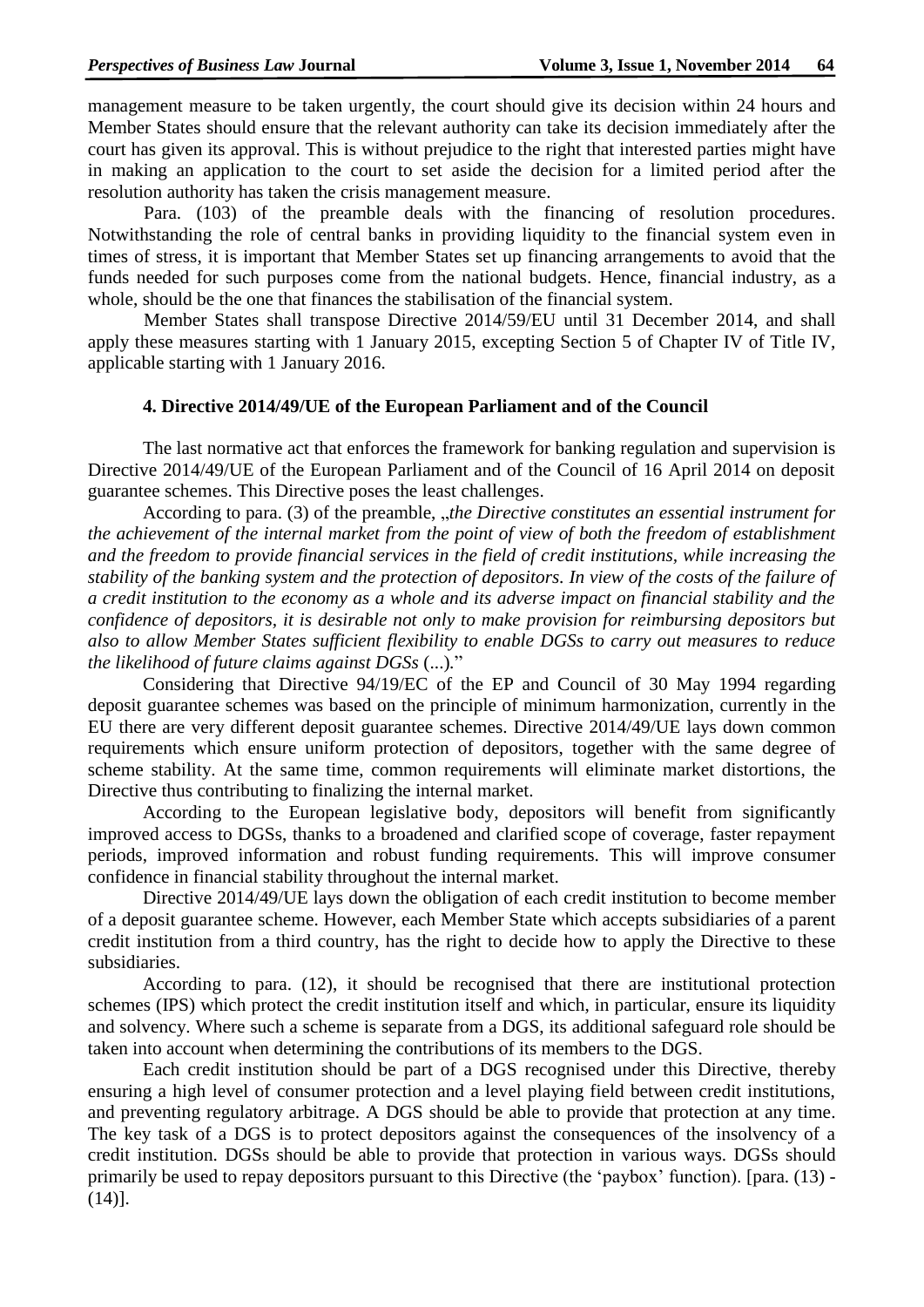Paragraphs (14) - (17) give more details on the ways in which the schemes should offer the above mentioned protection. Firstly, guarantee schemes should be used in order to repay depositors pursuant to this Directive (the 'paybox' function). Then, DGSs should also assist in the financing of the resolution of credit institutions in accordance with Directive 2014/59/EU. Thirdly, it should also be possible, where permitted under national law, for a DGS to go beyond a pure reimbursement function and to use the available financial means in order to prevent the failure of a credit institution with a view to avoiding the costs of reimbursing depositors and other adverse impacts. Those measures should, however, be carried out within a clearly defined framework and should in any event comply with State aid rules. Among other things, DGSs should also have appropriate systems and procedures in place for selecting and implementing such measures and monitoring affiliated risks. Finally, DGSs should also be able to take the form of an IPS. The competent authorities should be able to recognise IPS as DGSs if they fulfil all criteria laid down in the Directive.

According to art. (1) para. (1), "*this Directive lays down rules and procedures relating to the establishment and the functioning of deposit guarantee schemes (DGSs)*". According to para. (2) of the same article, the Directive applies to: "*(a) statutory DGSs; (b) contractual DGSs that are officially recognised as DGSs in accordance with Article 4(2); (c) institutional protection schemes that are officially recognised as DGSs in accordance with Article 4(2); (d) credit institutions affiliated to the schemes referred to in points (a), (b) or (c) of this paragraph*."

In accordance with art. 4 para. (1), each Member State shall ensure that within its territory one or more DGSs are introduced and officially recognised. This shall not preclude the merger of DGSs of different Member States or the establishment of cross-border DGSs.

According to art. 4 para. (4), *fit a credit institution does not comply with the obligations incumbent on it as a member of a DGS, the competent authorities shall be notified immediately and, in cooperation with the DGS, shall promptly take all appropriate measures including if necessary the imposition of penalties to ensure that the credit institution complies with its obligations*." If the measures taken under the above mentioned paragraph fail to secure compliance on the part of the credit institution, the DGS may, subject to national law and the express consent of the competent authorities, give not less than one month's notice of its intention to exclude the credit institution from membership of the DGS. Deposits made before the expiry of that notice period shall continue to be fully covered by the DGS. If, on expiry of that notice period, the credit institution has not complied with its obligations, the DGS shall exclude the credit institution.

Art. 5 examines the eligibility of deposits. Hence, according to para. (1), the following shall be excluded from any repayment by a DGS: (a) subject to Article 7(3) of this Directive, deposits made by other credit institutions on their own behalf and for their own account; (b) own funds as defined in point (118) of Article 4(1) of Regulation (EU) No 575/2013; (c) deposits arising out of transactions in connection with which there has been a criminal conviction for money laundering as defined in Article 1(2) of Directive 2005/60/EC; (d) deposits by financial institutions as defined in point (26) of Article 4(1) of Regulation (EU) No 575/2013; (e) deposits by investment firms as defined in point (1) of Article 4(1) of Directive 2004/39/EC; (f) deposits the holder of which has never been identified pursuant to Article 9(1) of Directive 2005/60/EC, when they have become unavailable; (g) deposits by insurance undertakings and by reinsurance undertakings as referred to in Article 13(1) to (6) of Directive 2009/138/EC of the European Parliament and of the Council (1); (h) deposits by collective investment undertakings; (i) deposits by pension and retirement funds; (j) deposits by public authorities; (k) debt securities issued by a credit institution and liabilities arising out of own acceptances and promissory notes.

By way of derogation from paragraph 1 of Article 5, Member States may ensure that the following are included up to the coverage level laid down in Article 6(1): (a) deposits held by personal pension schemes and occupational pension schemes of small or medium-sized enterprises; (b) deposits held by local authorities with an annual budget of up to EUR 500 000.

According to art. 6 para. (1), the coverage level for the aggregate deposits of each depositor is EUR 100 000 in the event of deposits being unavailable. For ensuring equity and social protection, certain deposits are protected above EUR 100 000 for at least three months and no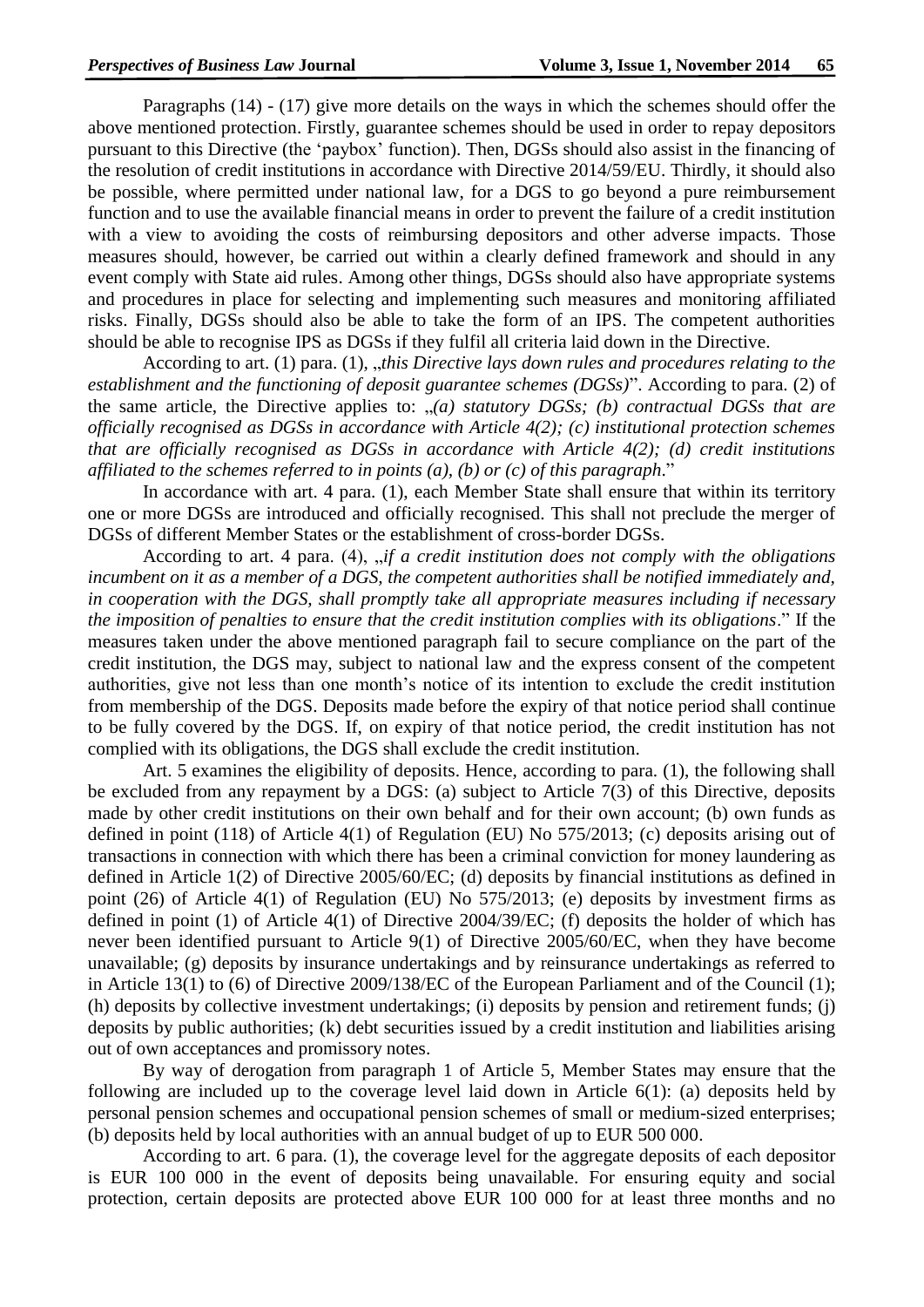longer than 12 months after the amount has been credited or from the moment when such deposits become legally transferable.

Repayments are made in any of the following: (a) the currency of the Member State where the DGS is located; (b) the currency of the Member State where the account holder is resident; (c) euro; (d) the currency of the account; (e) the currency of the Member State where the account is located.

Finally, art. 20 para. (1) and para. 2 stipulates that Member States shall transpose Directive 2014/49/EU into internal legislation by 31 May 2016.

## **IV. A few Conclusions. Romania and the European Banking Union**

Heretofore in this paper I have made a brief and, obviously, incomplete presentation of the four normative acts that lay the judicial grounds for harmonizing the banking regulation and supervision framework, for managing the bancruptcy of banks, and for harmonizing and centralizing the guarantee of bank deposits. This single set of regulations represents a precondition for the good functioning of the EBU. The four normative acts must be enforced in all Member States.

This single set of regulations will eliminate jurisdictional arbitrage in the field, will reduce EU financial stability risks, will consolidate the principle of competitive neutrality, and will ensure that the same activity has the same risk and is subjected to the same regulations. Lastly, it will consolidate the single market and make the banking sector more efficient.

In the fields where the three directives will be applied, stricter national regulations will be allowed, where appropriate. Thus, stricter capital requirements are allowed for mortgage loans, if there is the risk of asset price bubbles. Should competent authorities identify higher risks, they will have the right to impose additional requirements.

Based on the single set of regulations, the EBU will enforce a single supervisory mechanism where the European Central Bank and national banking supervisory authorities will function as a system. Thus, ECB will directly supervise systemically important banks, the rest being within the national authorities' range of supervision. However, the procedures will coincide and will previously have been approved by ECB's Supervisory Board. All the data concerning supervisory activities will be transmitted to ECB, which will at any time have the power to decide to directly supervise any bank or gorup of banks considered a potential source of systemic risk.

Such being the case, the single supervisory mechanism should restore investors' and depositors' confidence in the financial and banking system, since under-performing assets will not be hidden in other jurisdictions anymore, and by identifying and monitoring international financial exposures and connections, systemic risks should diminish.

In addition, the existence of a transnational surveillance authority should prevent the fragmentation of European financial markets, thus contributing to the finalization of the internal market. With this aim in mind, adequacy requirements of assets and liabilities are eliminated at national level, capital flow within the EMU is made easier and, very importantly, there is a return to the good functioning of the transmission mechanism of monetary policy, whose malfunctioning was rightfully presented as cause and, at the same time, symptom of the eurozone's crisis.

However, certain problems result from the architecture of the single supervisory mechanism. For instance, voluntary participation of states outside the euro area might lead to a new type of fragmentation of the single market. Then, it also remains to be seen how EBU member states, but which are outside the euro area, will participate in decision-taking processes, considering they have full membership in ECB's Supervisory Board, but not in the Governing Council.

Moreover, ECB runs a reputational risk, which it tries to manage by completely separating the monetary policy function from the supervision function, by throughly evaluating the banks under its direct responsibility before putting into practice the single supervisory mechanism<sup>21</sup>, and

 $\overline{a}$ 

<sup>&</sup>lt;sup>21</sup> The evaluation is being finalized at the time I am writing this paper (October 2014).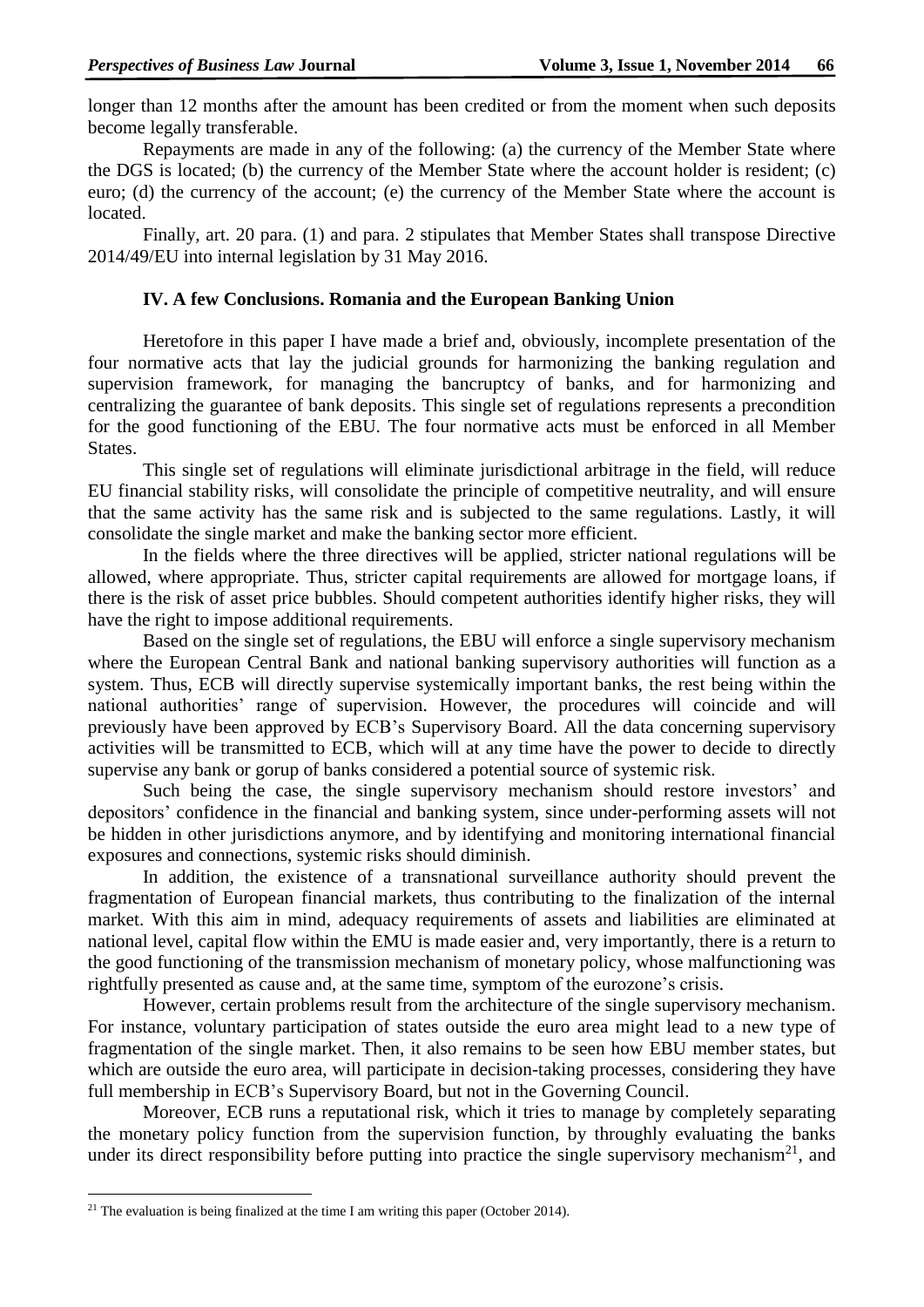also by hiring the specialized staff necessary for strengthening its institutional capacity and for the good functioning of the supervision.

We should not overlook the problem of provisions from the single set of regulations which seem to be in conflict with the principle of ECB's independence, principle that can be found in constitutive treaties.

Regarding the single resolution mechanism for banking crises, it is evident that creating a European resolution mechanism is justified, considering the transnational consequences of a banking crisis. Such crises should be managed impartially and efficiently in order to minimize the negative consequences on the economy and to avoid as much as possible the use of public funds.

The principles on which the single resolution mechanism for banking crises is based are simple. First of all, a functional market economy presupposes leaving the market in the event of failure. Secondly, the resolution's cost should be covered first and foremost by shareholders and creditors. Using public money should be a last resort measure and it should be accompanied by measures meant to ensure fiscal neutrality on a medium term. In order to avoid conflicts, the mechanism must be managed by the single resolution authority and not by the ECB. It should replicate the institutional and geographic coverage area of the single supervisory mechanism.

The single deposit guarantee scheme is kept, although it was surrounded by major controversies concerning the necessity and concrete form of constructing this component. But, it was agreed to cover national guarantee schemes at a harmonized sum of 100.000 EUR/depositor/ credit institution, and to simplify reimbursement procedures by reducing payment terms and improving ways of financing.

As far as Romania is concerned, we need to know from these initial stages whether our country should participate in the European Banking Union, or it should remain outside until we adopt the single currency, event which also makes Romania a EBU member.

*Prima facie*, several arguments can already be enumerated in favor of Romania joining the EBU. Firstly, considering that banks from the euro area hold three quarters of the banking assets and two thirds of its capital, joining the EBU seems a natural choice. Secondly, it is preferrable to participate from within to the construction of a mechanism to which Romania must adhere anyway sooner or later, so that it can benefit early on from firsthand information about the decisions in this field. Thirdly, belonging to the EBU would eliminate or at least diminish deleveraging stimulants which foreign banks present in Romania have operated during the past few years, in most cases for strictly conjectural reasons.<sup>22</sup> Fourthly, jurisdictional arbitrage will be eliminated, and possible distortions will be avoided among competitors. Finally, the high costs of nonparticipation should be analyzed, namely increased vulnerability to contagion effects and the absence of cross-border, effective and impartial coordination during the resolution process of a possible banking crisis.

It seems obvious that, similar to Romania's participation to the European Union, in the financial-banking sector and monetary policy as well, the national interest might be better served if certain prerogatives of national sovereignty would be given up at the right time. Becoming a part of the EBU could consolidate Romania's stability, could strengthen confidence in the banking sector, and could contribute to the growth of sustainable crediting and of the economy by and large.

Romania's participation to the European Banking Union could be one of the exercises necessary for the successful adoption of the single currency. Under no circumstances could it jeopardize this next big step for Romanian economy and society.

## **Bibliography**

 $\overline{a}$ 

- 1. Richard Corbett, *Parameters of a crisis*, in "The Future of Economic Governance in the EU", Policy Network, London, 2012
- 2. Daniel Dăianu, *Reforma guvernanței economice a UE: ne aflăm la un moment de răscruce?*, Centrul Român de Politici Europene, Policy Memo 17, December 2010
- 3. Daniel Dăianu, *Uniunea bancară și chestiunea fiscală*, 21.10.2012

<sup>22</sup> See Georgescu, *op. cit.*, pp. 12 - 13.